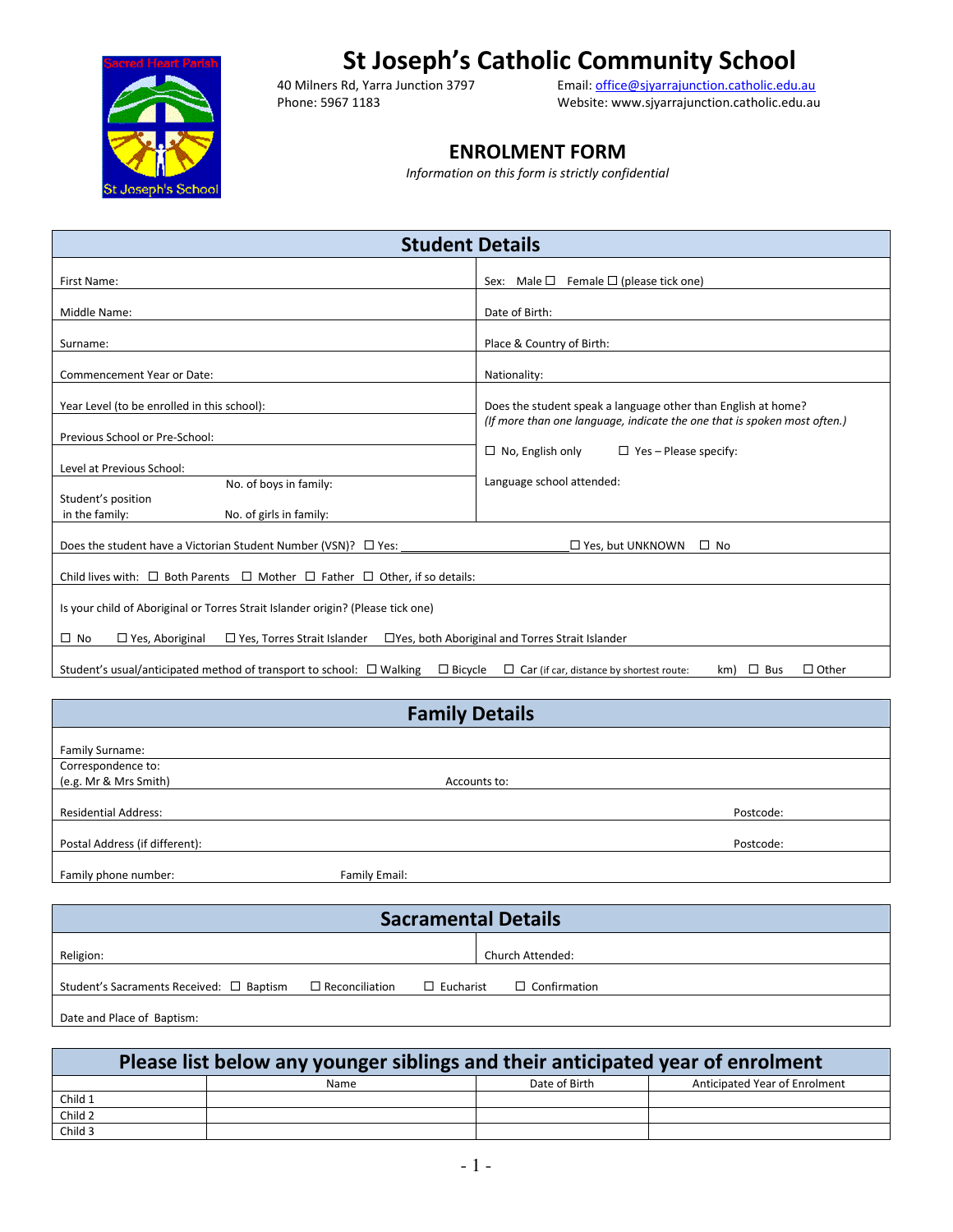|                                    |               |              | <b>Student Medical Information</b>                  |            |  |
|------------------------------------|---------------|--------------|-----------------------------------------------------|------------|--|
| Name of Doctor/Medical Service     |               |              |                                                     | Telephone: |  |
| Address of Doctor/Medical Service: |               |              |                                                     |            |  |
| Medicare No.:                      |               |              |                                                     |            |  |
| Do you have:                       |               |              |                                                     |            |  |
| Ambulance Subscription?            | $\Box$ Yes    | $\square$ No | The school will always call an ambulance if needed. |            |  |
| Health Care Card?                  | $\square$ Yes | $\square$ No | If yes, Number:                                     |            |  |
| Private Health Insurance?          | $\Box$ Yes    | $\square$ No |                                                     |            |  |

| <b>Student Medical History / Special Needs</b>                |                                                                                                                  |                               |                                  |                                                                                                                                                  |
|---------------------------------------------------------------|------------------------------------------------------------------------------------------------------------------|-------------------------------|----------------------------------|--------------------------------------------------------------------------------------------------------------------------------------------------|
| Please tick if your child suffers any of the following:       |                                                                                                                  |                               |                                  |                                                                                                                                                  |
| $\bigcirc$ Bed wetting                                        | $\bigcirc$ Fits of any type                                                                                      | $\bigcirc$ Heart condition    | $\bigcirc$ Asthma                | $\bigcirc$ Migraine                                                                                                                              |
| O Diabetes                                                    | $\bigcirc$ Dizzy spells                                                                                          | O Sleepwalking                | O Blackouts                      | $\bigcirc$ Travel sickness                                                                                                                       |
|                                                               | Does your child have any known or suspected medical conditions or special needs we need to be aware of?          |                               | $\square$ Yes                    | $\square$ No                                                                                                                                     |
| ○ Speech                                                      | $Q$ Visual                                                                                                       | $\bigcirc$ Hearing            | O Behavioural (Social Emotional) |                                                                                                                                                  |
| O Physical                                                    | O Developmental                                                                                                  | $\bigcirc$ Learning           | O Other                          |                                                                                                                                                  |
|                                                               |                                                                                                                  |                               |                                  |                                                                                                                                                  |
|                                                               |                                                                                                                  |                               |                                  |                                                                                                                                                  |
|                                                               |                                                                                                                  |                               |                                  |                                                                                                                                                  |
|                                                               |                                                                                                                  |                               |                                  |                                                                                                                                                  |
|                                                               | Does your child have any allergies of which we need to be aware? (e.g. Penicillin, foods, nuts, bee stings etc.) |                               | $\square$ Yes                    | $\square$ No                                                                                                                                     |
|                                                               |                                                                                                                  |                               |                                  |                                                                                                                                                  |
|                                                               |                                                                                                                  |                               |                                  |                                                                                                                                                  |
|                                                               |                                                                                                                  |                               |                                  |                                                                                                                                                  |
|                                                               |                                                                                                                  |                               |                                  | If insufficient space, or your child has an Asthma Management or Anaphylaxis Management Plan, please attach documentation to this Enrolment Form |
| Is your child presently taking any tablets and / or medicine? |                                                                                                                  | $\square$ No<br>$\square$ Yes |                                  |                                                                                                                                                  |
| If YES, please state name of medication, dosage etc.:         |                                                                                                                  |                               |                                  |                                                                                                                                                  |

|                                       |       |           | <b>Immunisation Details</b>                                                                                                                            |
|---------------------------------------|-------|-----------|--------------------------------------------------------------------------------------------------------------------------------------------------------|
| Has the student been fully immunised? | ⊡ Yes | $\Box$ No | Year of last tetanus booster:<br><u> 1980 - Jan Alexandro III, populație de la provincia de la provincia de la provincia de la provincia de la pro</u> |
|                                       |       |           | If yes, a copy of the Immunisation Statement from the Australian Childhood Immunisation Register must be provided to the school.                       |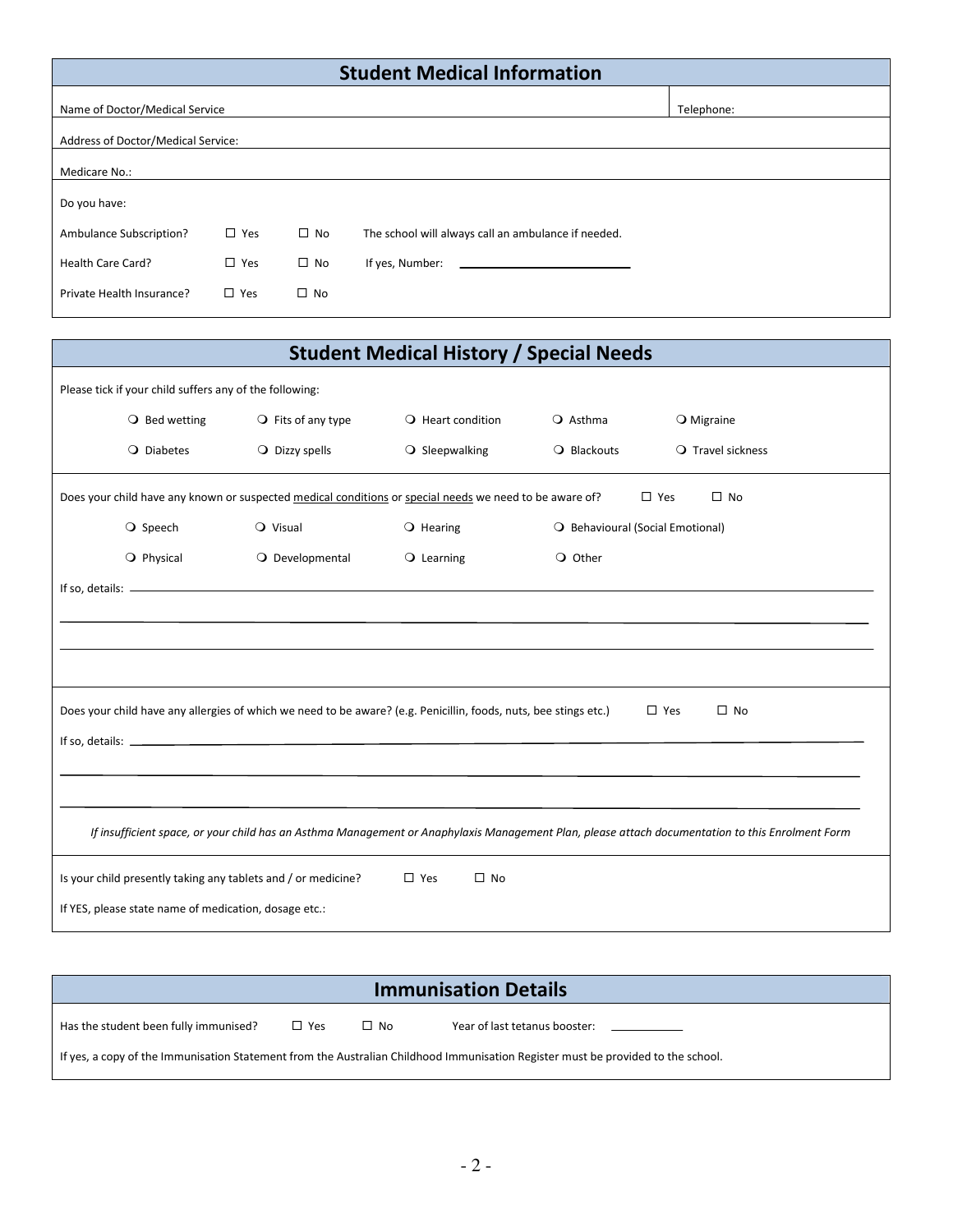| Contact Details - Mother/Guardian residing at same address as Student                                                                                                               |                                                                                                                                                                        |  |  |  |
|-------------------------------------------------------------------------------------------------------------------------------------------------------------------------------------|------------------------------------------------------------------------------------------------------------------------------------------------------------------------|--|--|--|
| First name:                                                                                                                                                                         |                                                                                                                                                                        |  |  |  |
| Surname:                                                                                                                                                                            |                                                                                                                                                                        |  |  |  |
| Address:                                                                                                                                                                            | <b>Mailing Address:</b>                                                                                                                                                |  |  |  |
| P/code                                                                                                                                                                              | P/code                                                                                                                                                                 |  |  |  |
| Telephone: (Home)                                                                                                                                                                   | Are you usually home during business hours? $\Box$ Yes $\Box$ No                                                                                                       |  |  |  |
| (Work)                                                                                                                                                                              | $\Box$ Yes $\Box$ No<br>Can we contact you at work?                                                                                                                    |  |  |  |
| (Mobile)                                                                                                                                                                            |                                                                                                                                                                        |  |  |  |
| (Email)                                                                                                                                                                             |                                                                                                                                                                        |  |  |  |
| Religion:                                                                                                                                                                           |                                                                                                                                                                        |  |  |  |
| Australian Citizen: □ Yes □ No                                                                                                                                                      |                                                                                                                                                                        |  |  |  |
| Country of Birth:                                                                                                                                                                   |                                                                                                                                                                        |  |  |  |
| Do you speak a language other than English at home?<br>If more than one language, indicate the one that is spoken most often<br>$\Box$<br>English only $\Box$ Other, please specify |                                                                                                                                                                        |  |  |  |
| Mother's/guardian's Occupation: _________________                                                                                                                                   |                                                                                                                                                                        |  |  |  |
| What is your occupation group? ______                                                                                                                                               |                                                                                                                                                                        |  |  |  |
| Please select the appropriate parental occupation group from the attached list (A, B, C, D or N)                                                                                    |                                                                                                                                                                        |  |  |  |
| been in paid work in the last 12 months, enter 'N'                                                                                                                                  | If you are not currently in paid work but have had a job in the last 12 months or have retired in the last 12 months, please use your last occupation. If you have not |  |  |  |
| Employer:                                                                                                                                                                           |                                                                                                                                                                        |  |  |  |
|                                                                                                                                                                                     | What is the highest year of primary or secondary school you have completed? For persons who have never attended school, mark 'Year 9 or equivalent or below'.          |  |  |  |
| $\Box$<br>Year 12 or equivalent<br>$\Box$<br>Year 11 or equivalent<br>$\Box$<br>Year 10 or equivalent<br>$\Box$                                                                     | Year 9 or equivalent or below                                                                                                                                          |  |  |  |
| What is the level of the highest qualification you have completed?                                                                                                                  |                                                                                                                                                                        |  |  |  |
| <b>3</b> Bachelor Degree or above<br>Advanced Diploma/Diploma<br>□ Certificate I to IV (including Trade Certificate)<br>$\Box$ No non-school qualifications                         |                                                                                                                                                                        |  |  |  |
| DO YOU HAVE A WORKING WITH CHILDREN CHECK CARD? □ Yes □ No                                                                                                                          |                                                                                                                                                                        |  |  |  |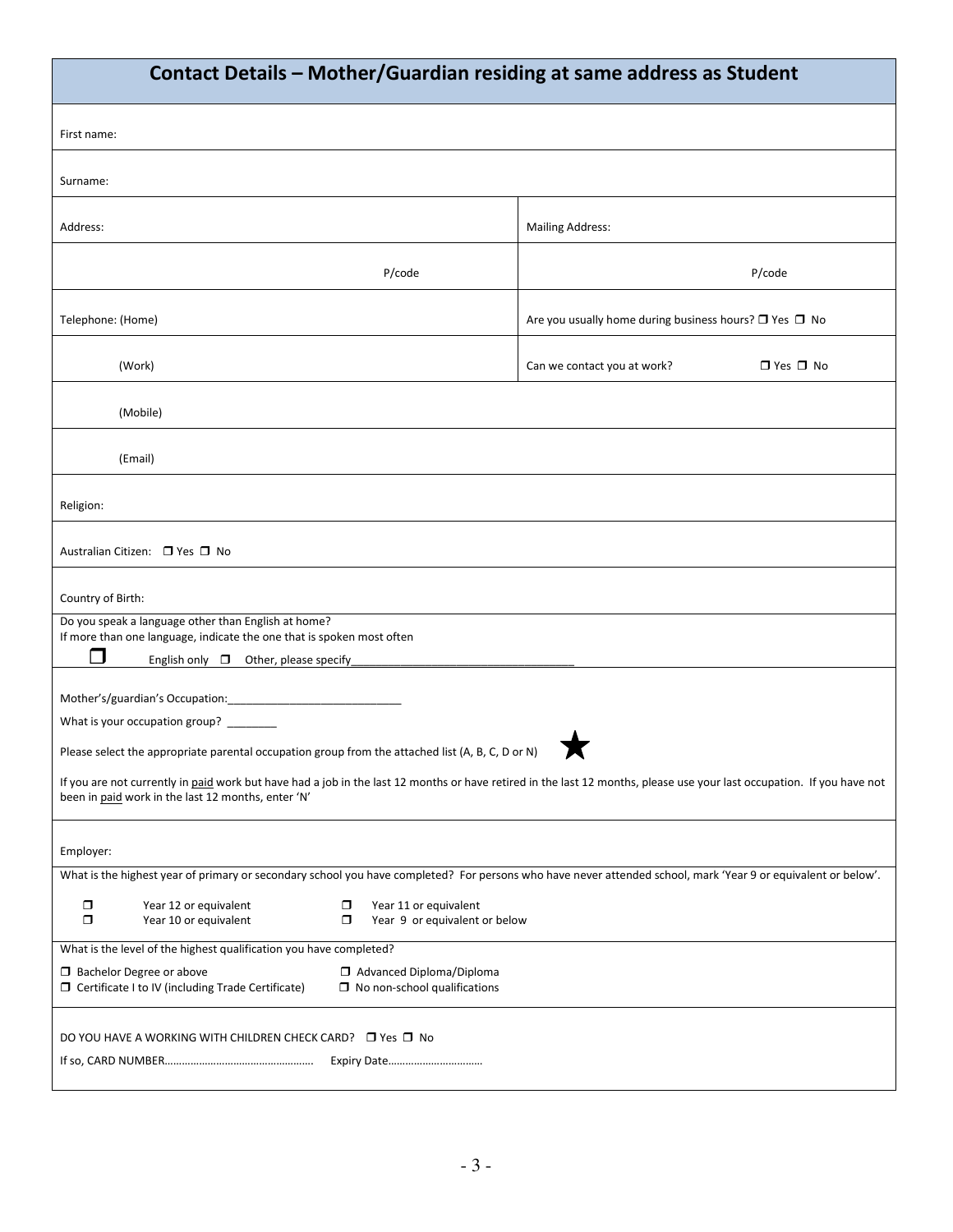| Contact Details - Father/Guardian residing at same address as Student                                                                                                                                                        |                                                                  |  |  |  |  |
|------------------------------------------------------------------------------------------------------------------------------------------------------------------------------------------------------------------------------|------------------------------------------------------------------|--|--|--|--|
| First name:                                                                                                                                                                                                                  |                                                                  |  |  |  |  |
| Surname:                                                                                                                                                                                                                     |                                                                  |  |  |  |  |
| Address:                                                                                                                                                                                                                     | <b>Mailing Address:</b>                                          |  |  |  |  |
| P/code                                                                                                                                                                                                                       | P/code                                                           |  |  |  |  |
| Telephone: (Home)                                                                                                                                                                                                            | Are you usually home during business hours? $\Box$ Yes $\Box$ No |  |  |  |  |
| (Work)                                                                                                                                                                                                                       | $\Box$ Yes $\Box$ No<br>Can we contact you at work?              |  |  |  |  |
| (Mobile)                                                                                                                                                                                                                     |                                                                  |  |  |  |  |
| (Email)                                                                                                                                                                                                                      |                                                                  |  |  |  |  |
| Religion:                                                                                                                                                                                                                    |                                                                  |  |  |  |  |
| Australian Citizen: □ Yes □ No                                                                                                                                                                                               |                                                                  |  |  |  |  |
| Country of Birth:                                                                                                                                                                                                            |                                                                  |  |  |  |  |
| Do you speak a language other than English at home?<br>If more than one language, indicate the one that is spoken most often                                                                                                 |                                                                  |  |  |  |  |
| П<br>English only $\Box$ Other, please specify                                                                                                                                                                               |                                                                  |  |  |  |  |
|                                                                                                                                                                                                                              |                                                                  |  |  |  |  |
| What is your occupation group? _______                                                                                                                                                                                       |                                                                  |  |  |  |  |
| Please select the appropriate parental occupation group from the attached list (A, B, C, D or N)<br>◚                                                                                                                        |                                                                  |  |  |  |  |
| If you are not currently in paid work but have had a job in the last 12 months or have retired in the last 12 months, please use your last occupation. If you have not<br>been in paid work in the last 12 months, enter 'N' |                                                                  |  |  |  |  |
| Employer:                                                                                                                                                                                                                    |                                                                  |  |  |  |  |
| What is the highest year of primary or secondary school you have completed? For persons who have never attended school, mark 'Year 9 or equivalent or below'.                                                                |                                                                  |  |  |  |  |
| $\Box$<br>Year 12 or equivalent<br>Year 11 or equivalent<br>$\Box$<br>$\Box$<br>$\Box$<br>Year 9 or equivalent or below<br>Year 10 or equivalent                                                                             |                                                                  |  |  |  |  |
| What is the level of the highest qualification you have completed?                                                                                                                                                           |                                                                  |  |  |  |  |
| Advanced Diploma/Diploma<br><b>Bachelor Degree or above</b><br>□ Certificate I to IV (including Trade Certificate)<br>$\Box$ No non-school qualifications                                                                    |                                                                  |  |  |  |  |
| DO YOU HAVE A WORKING WITH CHILDREN CHECK CARD? □ Yes □ No                                                                                                                                                                   |                                                                  |  |  |  |  |
| <b>FAMILY STATUS (Optional)</b><br>$\Box$ Married<br>$\square$ Separated<br>$\Box$ Single Parent Family<br>$\Box$ Divorced                                                                                                   | $\Box$ De facto                                                  |  |  |  |  |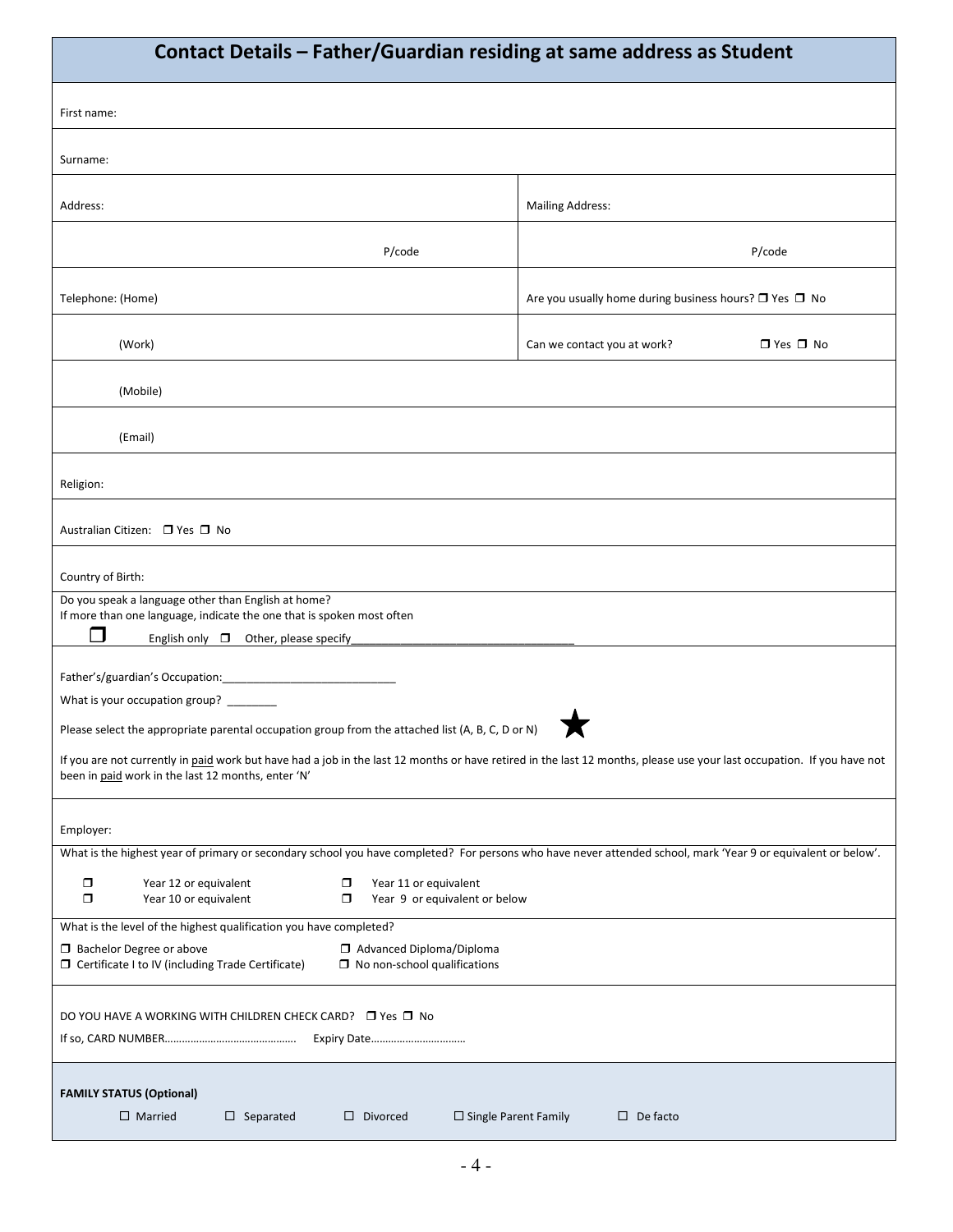| <b>Contact Details</b>                                                                                 |                                                                                                          |                                                                                                                                        |  |  |
|--------------------------------------------------------------------------------------------------------|----------------------------------------------------------------------------------------------------------|----------------------------------------------------------------------------------------------------------------------------------------|--|--|
| <b>Details</b>                                                                                         | <b>Non Residential Parent</b><br>(If applicable)                                                         | <b>Emergency Contact</b>                                                                                                               |  |  |
|                                                                                                        | Please only complete if there is a parent<br>who <b>does not</b> reside at the Student's<br>Home Address | Please nominate a person other than a parent who may<br>be contacted in the event of an emergency - if parents<br>cannot be contacted. |  |  |
| First Name                                                                                             |                                                                                                          |                                                                                                                                        |  |  |
| Surname                                                                                                |                                                                                                          |                                                                                                                                        |  |  |
| Relationship to Student                                                                                |                                                                                                          |                                                                                                                                        |  |  |
| Address - Number & Street                                                                              |                                                                                                          |                                                                                                                                        |  |  |
| Address - Suburb and Postcode                                                                          |                                                                                                          |                                                                                                                                        |  |  |
| Home Phone Number                                                                                      |                                                                                                          |                                                                                                                                        |  |  |
| Work Phone Number                                                                                      |                                                                                                          |                                                                                                                                        |  |  |
| Mobile Phone Number                                                                                    |                                                                                                          |                                                                                                                                        |  |  |
| Email                                                                                                  |                                                                                                          |                                                                                                                                        |  |  |
| Employer                                                                                               |                                                                                                          | NOTE:<br>If you wish to add another emergency contact, please list                                                                     |  |  |
| Occupation                                                                                             |                                                                                                          | details in this section.                                                                                                               |  |  |
| Occupation Group Code<br>Please select the appropriate parental occupation group from the              | □<br>Group A<br>Group B<br>□                                                                             | First Name:                                                                                                                            |  |  |
| attached list<br>If you have not been in paid work for the last 12 months,<br>٠                        | Group C<br>□                                                                                             | Surname:                                                                                                                               |  |  |
| tick N in this section                                                                                 | Group D<br>□                                                                                             | Address:                                                                                                                               |  |  |
|                                                                                                        | □<br>Group N                                                                                             |                                                                                                                                        |  |  |
| What is the highest year of primary or secondary                                                       | $\Box$<br>Year 12 or equivalent                                                                          |                                                                                                                                        |  |  |
| school completed?<br>For people who have never attended school, tick "Year 9 or equivalent or          | $\Box$<br>Year 11 or equivalent<br>□                                                                     | Home Phone Number:                                                                                                                     |  |  |
| below".<br>Tick one box only.                                                                          | Year 10 or equivalent<br>$\Box$<br>Year 9 or equivalent or below                                         | <b>Work Phone Number:</b>                                                                                                              |  |  |
|                                                                                                        |                                                                                                          | <b>Mobile Phone Number:</b>                                                                                                            |  |  |
| What is the level of highest qualification the parent has<br>completed?                                | <b>Bachelor Degree</b><br>$\Box$<br>Advanced Diploma/Diploma<br>$\Box$                                   | Relationship to Student:                                                                                                               |  |  |
| Tick one box only.                                                                                     | Certificate I to IV                                                                                      |                                                                                                                                        |  |  |
|                                                                                                        | $\Box$<br>(Including trade certificate)<br>□<br>No non-school qualification                              |                                                                                                                                        |  |  |
| Does the parent speak a language other than English at                                                 | $\Box$<br>No $\square$<br>Yes                                                                            |                                                                                                                                        |  |  |
| home?<br>(If more than one language choose the one that is spoken most                                 | Language spoken:                                                                                         |                                                                                                                                        |  |  |
| often)                                                                                                 |                                                                                                          |                                                                                                                                        |  |  |
| Country of Birth                                                                                       |                                                                                                          |                                                                                                                                        |  |  |
| Nationality                                                                                            |                                                                                                          |                                                                                                                                        |  |  |
| Religion                                                                                               |                                                                                                          |                                                                                                                                        |  |  |
| Are there any Family Court Orders/Parenting Plans that<br>have been issued in relation to the student? | $\Box$<br>No $\square$<br>Yes                                                                            |                                                                                                                                        |  |  |
|                                                                                                        | If yes, supporting documents must be<br>provided                                                         |                                                                                                                                        |  |  |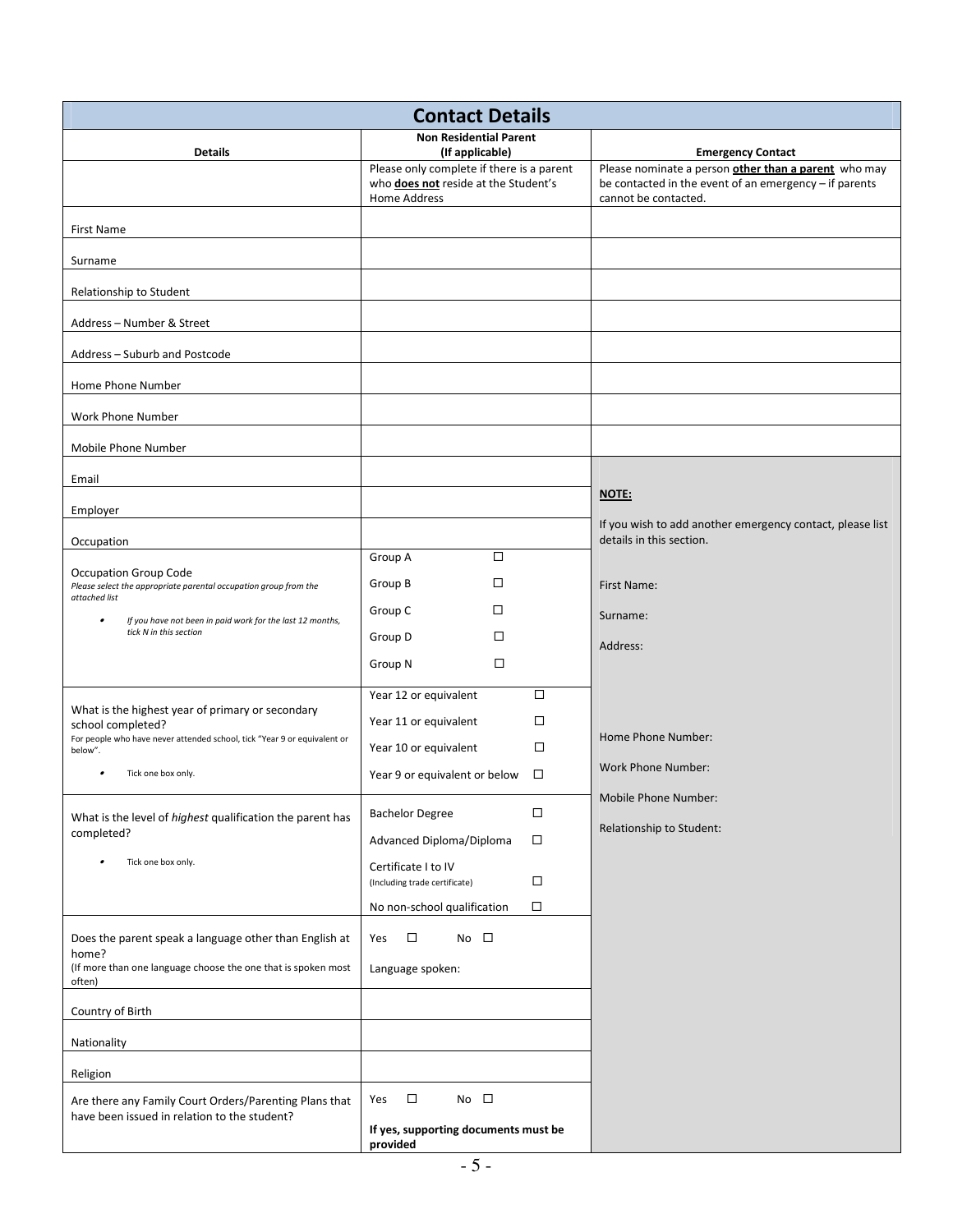| <b>Agreements</b>                                                                                                                                                                                                                                                                                                                                                          |
|----------------------------------------------------------------------------------------------------------------------------------------------------------------------------------------------------------------------------------------------------------------------------------------------------------------------------------------------------------------------------|
| <b>MEDICAL AUTHORITY</b>                                                                                                                                                                                                                                                                                                                                                   |
| In the event of any illness, or accident, I accept responsibility and authorise the person in charge in obtaining of such medical assistance as my child may<br>require, should the school not be able to contact either parent/guardian. I also authorise the doctor called to administer an anaesthetic if necessary.                                                    |
| Following notification by the school, I will promptly attend any location to which my child may be taken for treatment.                                                                                                                                                                                                                                                    |
| Signature of Mother/Guardian: Date:                                                                                                                                                                                                                                                                                                                                        |
|                                                                                                                                                                                                                                                                                                                                                                            |
| STUDENT PHOTOGRAPHS / HEAD LICE CHECK                                                                                                                                                                                                                                                                                                                                      |
| I/We give permission to publish un-named photographs of my child/ren for the purpose of promotion of the school. This includes school website, school<br>Yes $\Box$<br>$No$ $\Box$<br>newsletter, newspaper)                                                                                                                                                               |
| I/We give permission for a photograph of my child/ren to be used without acknowledgment, remuneration or compensation in publications (print, websites,<br>DVDs, CD ROMs) and/or presentations of the Catholic Education Office Melbourne (CEOM) and the Catholic Education Commission of Victoria Ltd (CECV).<br><b>Licensed under NEALS</b>                              |
| The photograph may appear in material which will be available to schools and education departments around Australia under the National Educational Access<br>Licence for Schools (NEALS), which is a licence between education departments of the various states and territories, allowing schools to use licensed material<br>wholly and freely for educational purposes. |
| I authorise the CEOM/CECV to include the photograph in material available free of charge to schools and education departments around Australia for their<br>Yes $\Box$<br>$No$ $\Box$<br>educational and promotional purposes.                                                                                                                                             |
|                                                                                                                                                                                                                                                                                                                                                                            |
| Yes $\Box$<br>No $\Box$<br>I/We give permission for a school authorized person to check my child/ren's hair for head lice.                                                                                                                                                                                                                                                 |
| By enrolling my/our children at St Joseph's I/we agree that:                                                                                                                                                                                                                                                                                                               |
| We are a Catholic Primary School based on the traditions and beliefs of the Catholic Church and my child/ren will be a part of the Catholic culture of<br>1.<br>our school community.                                                                                                                                                                                      |
| We are part of the Sacred Heart Parish, Upper Yarra Valley.<br>2.<br>3.                                                                                                                                                                                                                                                                                                    |
| I/ we will accept and adhere to the policies and procedures outlined by the Catholic Education Commission of Victoria and St Joseph's School.<br>I/we commit to paying school fees:<br>4.                                                                                                                                                                                  |
| - Currently the 2013 fees are: \$960 per family                                                                                                                                                                                                                                                                                                                            |
| - Currently the 2013 levies are: \$160 Education Levy per student; \$130 Excursion Levy per student (Includes swimming)                                                                                                                                                                                                                                                    |
| My child/ren are expected to take part in camps, excursions and the swimming program as a normal part of the school curriculum.<br>5.<br>I/we are expected to attend at least one Working Bee during the year or pay the Working Bee Levy (the 2013 levy is \$50).<br>6.<br>7.<br>We have included copies of the following documents with this application for enrolment:  |
| $\Box$ Birth Certificate                                                                                                                                                                                                                                                                                                                                                   |
| $\Box$ Baptismal Certificate                                                                                                                                                                                                                                                                                                                                               |
| $\Box$ Immunisation Certificate                                                                                                                                                                                                                                                                                                                                            |
| I/We have read and clearly understand the conditions of enrolling my child at St Joseph's School.                                                                                                                                                                                                                                                                          |
|                                                                                                                                                                                                                                                                                                                                                                            |
|                                                                                                                                                                                                                                                                                                                                                                            |
|                                                                                                                                                                                                                                                                                                                                                                            |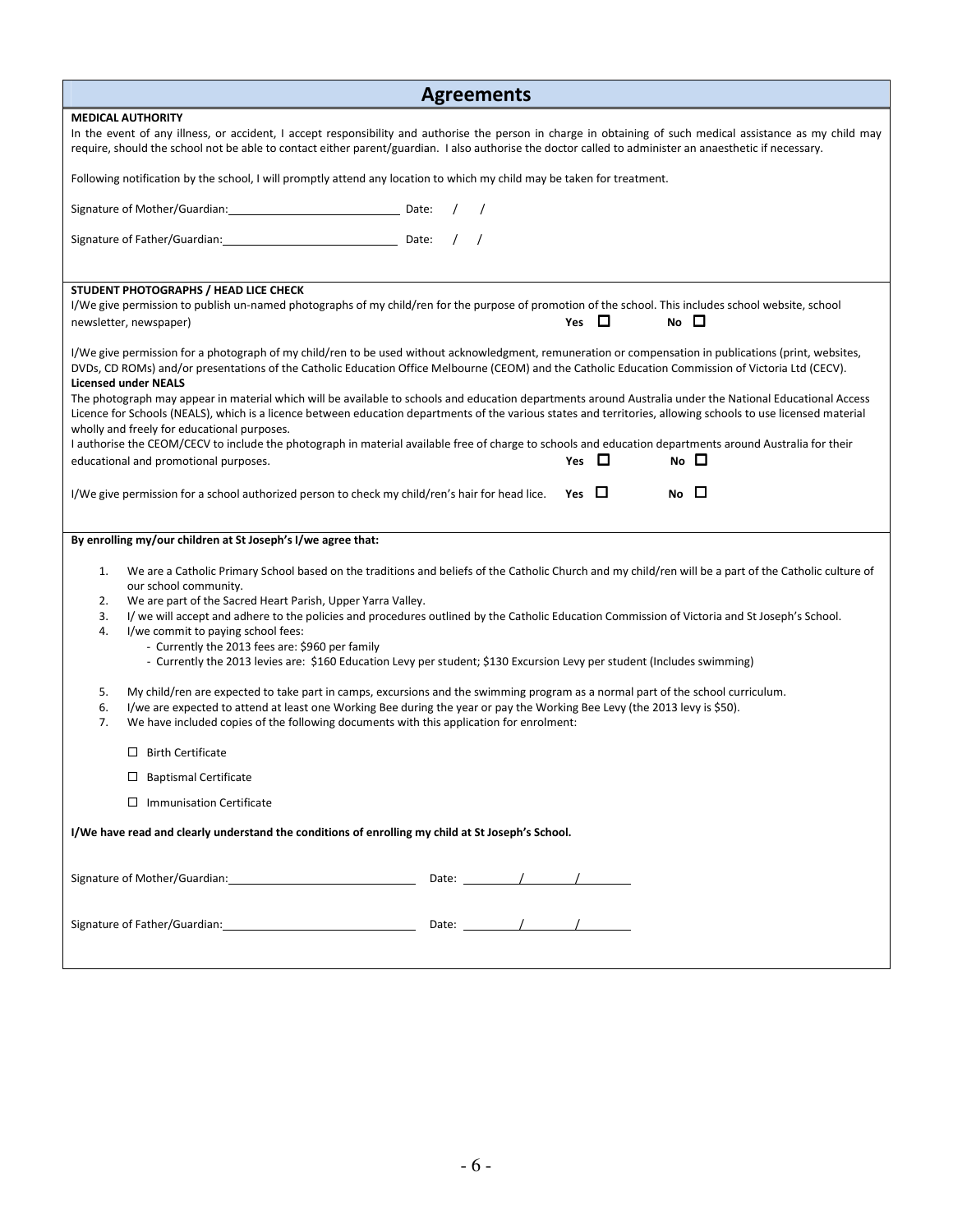### **St Joseph's School Yarra Junction**

#### **COLLECTION NOTICE**

In order to comply with the Privacy Act the school is required to give the following notice

- 1. The School collects personal information, including sensitive information about pupils and parents or guardians before and during the course of a pupil's enrolment at the School. The primary purpose of collecting this information is to enable the School to provide schooling for your son/daughter.
- 2. Some of the information we collect is to satisfy the School's legal obligations, particularly to enable the School to discharge its duty of care.
- 3. Certain laws governing or relating to the operation of schools require that certain information be collected. These include Public Health and Child Protection laws.
- 4. Health information about pupils is sensitive information within the terms of the National Privacy Principles under the Privacy Act. We ask you to provide medical reports about pupils from time to time.
- 5. The School from time to time discloses personal and sensitive information to others for administrative and educational purposes. This includes to other schools, government departments, Catholic Education Office, the Catholic Education Commission, your local diocese, the parish, medical practitioners and people providing services to the School, including specialist visiting teachers.
- 6. If we do not obtain the information referred to above we may not be able to enrol or continue the enrolment of your son/daughter.
- 7. Personal information collected from pupils is regularly disclosed to their parents or guardians. On occasions information such as academic and sporting achievements, pupil activities and other news is published in the School newsletter.
- 8. Parents may seek access to personal information collected about them and their son/daughter by contacting the School. Pupils may also seek access to personal information about them. However, there will be occasions when access is denied. Such occasions would include where access would have an unreasonable impact on the privacy of others, where access may result in a breach of the School's duty of care to the pupil, or where pupils have provided information in confidence.
- 9. As you may know the School from time to time engages in fundraising activities. Information received from you may be used to make an appeal to you. We will not disclose your personal information to third parties for their own marketing purposes without your consent.
- 10. If you provide the School with the personal information of others, such as doctors or emergency contacts, we encourage you to inform them that you are disclosing that information to the School and why, that they can access that information if they wish and that the School does not usually disclose the information to third parties.